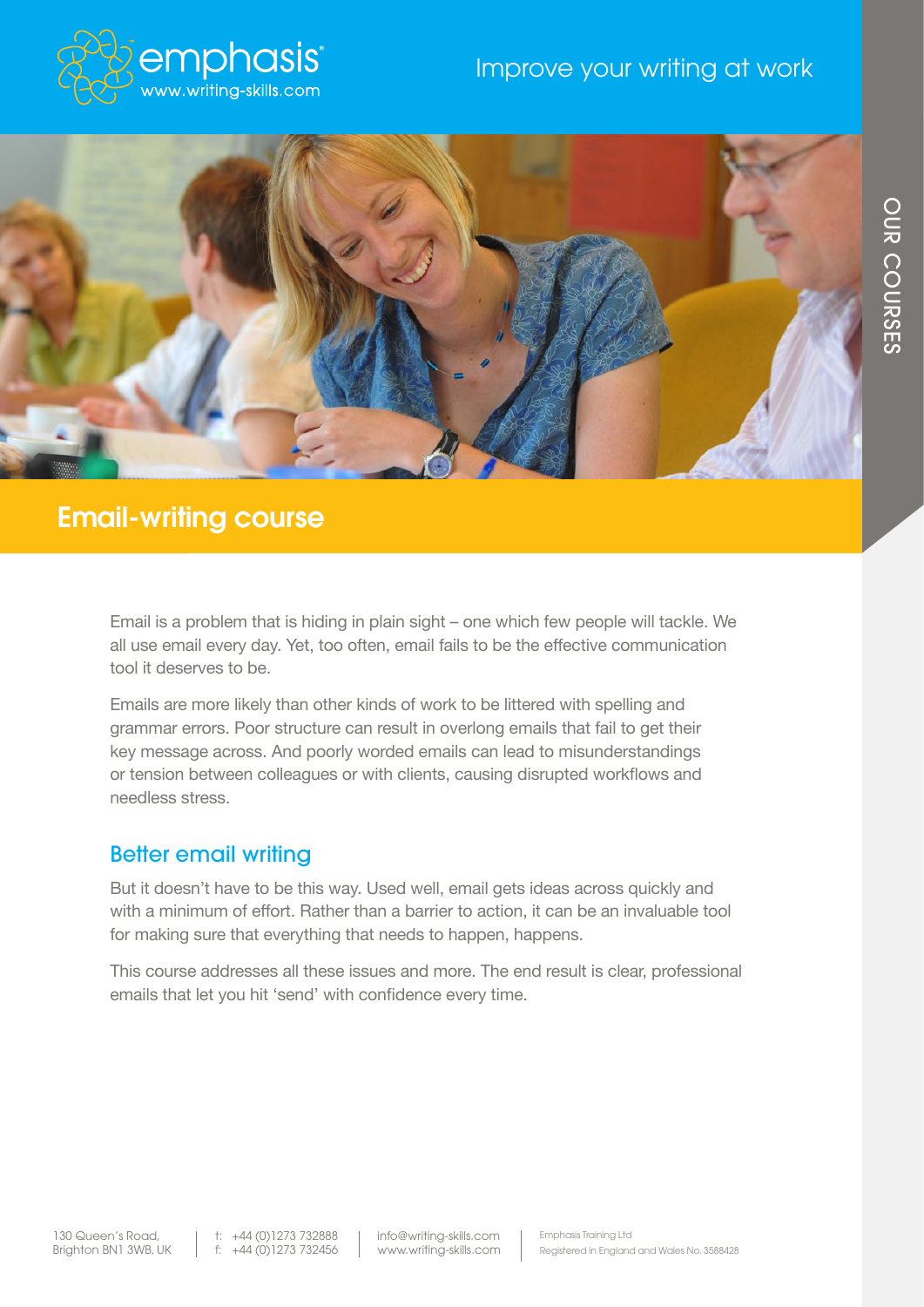

# Improve your writing at work

#### Who is it for?

This course will benefit everyone who writes emails as part of their working day.

Our courses for individuals are a great way to train only one or two people, or to sample our training before bringing it in-house.

#### Where is it held?

We run this course at Etc venues in central London.

#### Why it works

- Pre-course writing analysis identifies the areas you need to work on.
- Small-group training (ten delegates per course) ensures you get individual attention.
- Follow-up support includes access to a free telephone and email helpline for a year.
- The optional post-course analysis makes sure you're applying what you've learnt. We can also write a brief action summary to tell you where to focus your efforts now.

## What you'll learn

**On this one-day course you'll learn how to:**

- begin and end emails professionally
- structure emails logically
- get the reader on-side from the beginning
- avoid making embarrassing mistakes
- know when email isn't the best solution
- stop being a slave to your inbox.